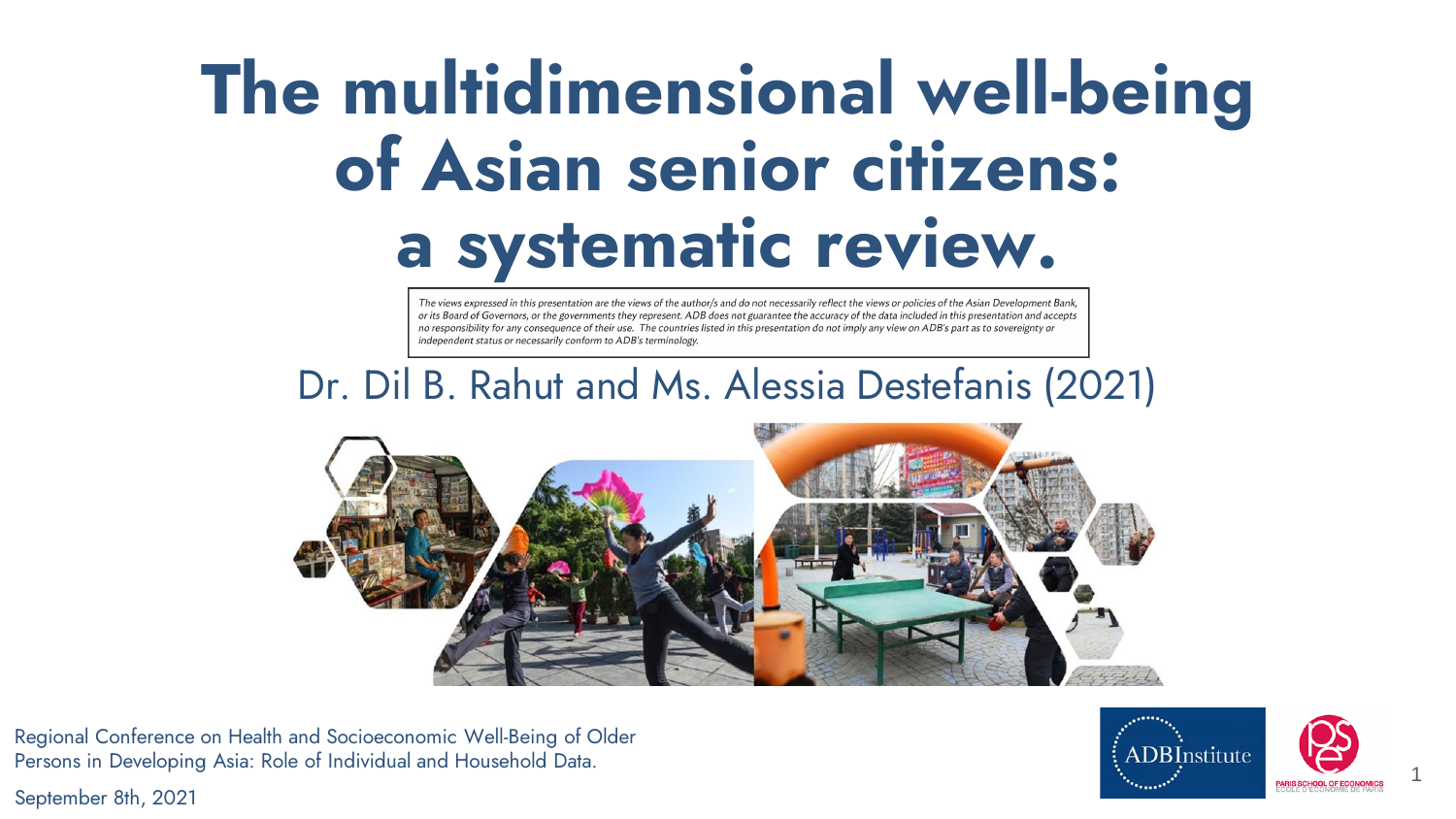### **THE PAPER**

- ❖ **Systematic review** on elderly's well-being in developing Asia
	- ➢ Aims at **identifying**, **selecting**, and critically **analysing** all relevant research related to a specific topic
	- $\triangleright$  Not answering structured questions of causality through econometric methods





#### Empirical and theoretical papers gathered by geographical region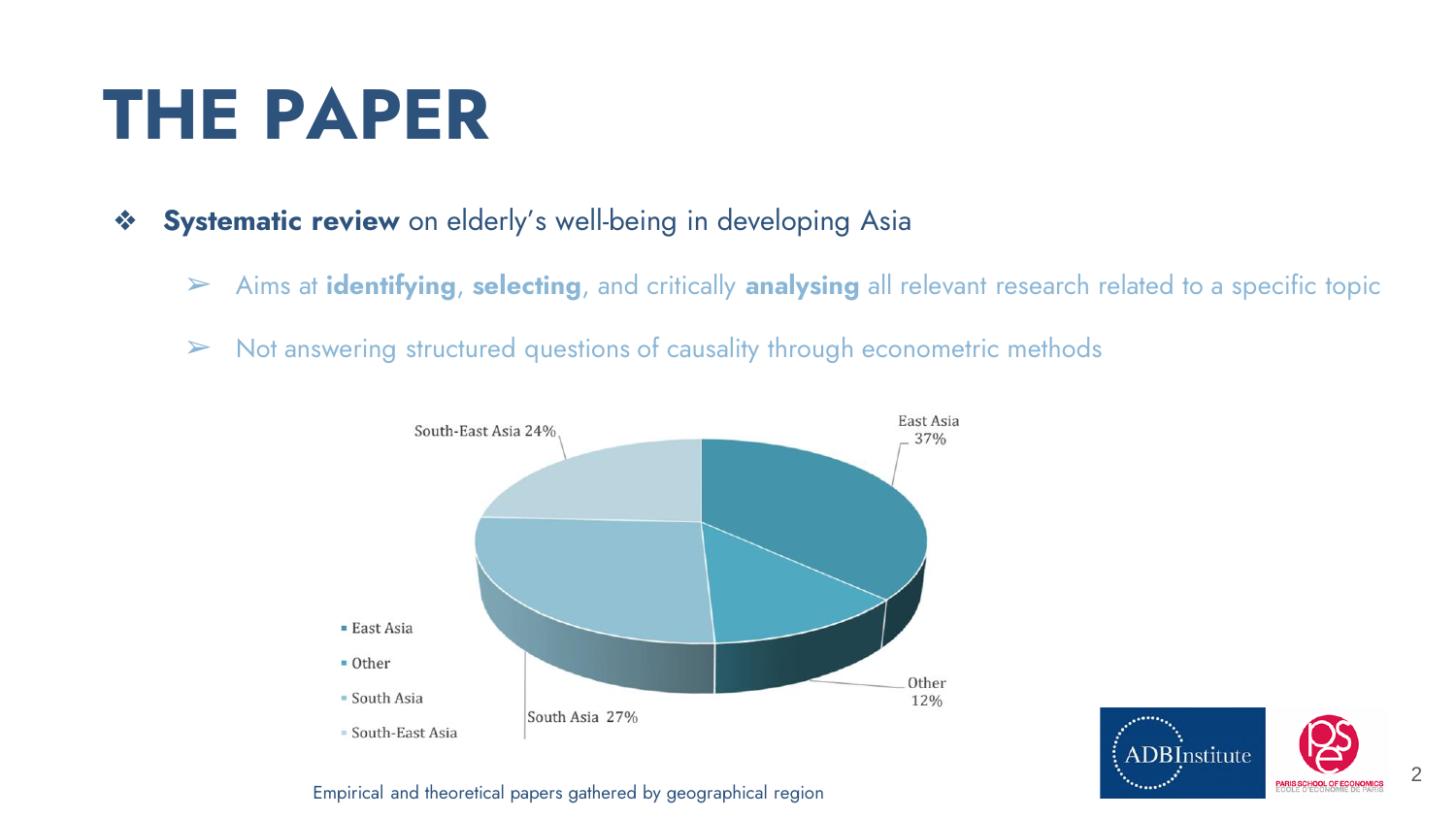## **AN AGING WORLD**

- ❖ Since the 1960s, decline in both fertility and mortality rates
	- ➢ **Rapidly aging global population** (Bloom et al., 2010)
- ❖ Aged population is currently at its highest level in human history (United Nations, 2015)
- ❖ Yet, the situation is expected to keep **worsening** in the next decades (United Nations, 2019)
	- $\triangleright$  In 2019, 703 million persons aged 65 years or over in the world
	- $\geq$  In 2050, the number of older persons is projected to double to 1.5 billion



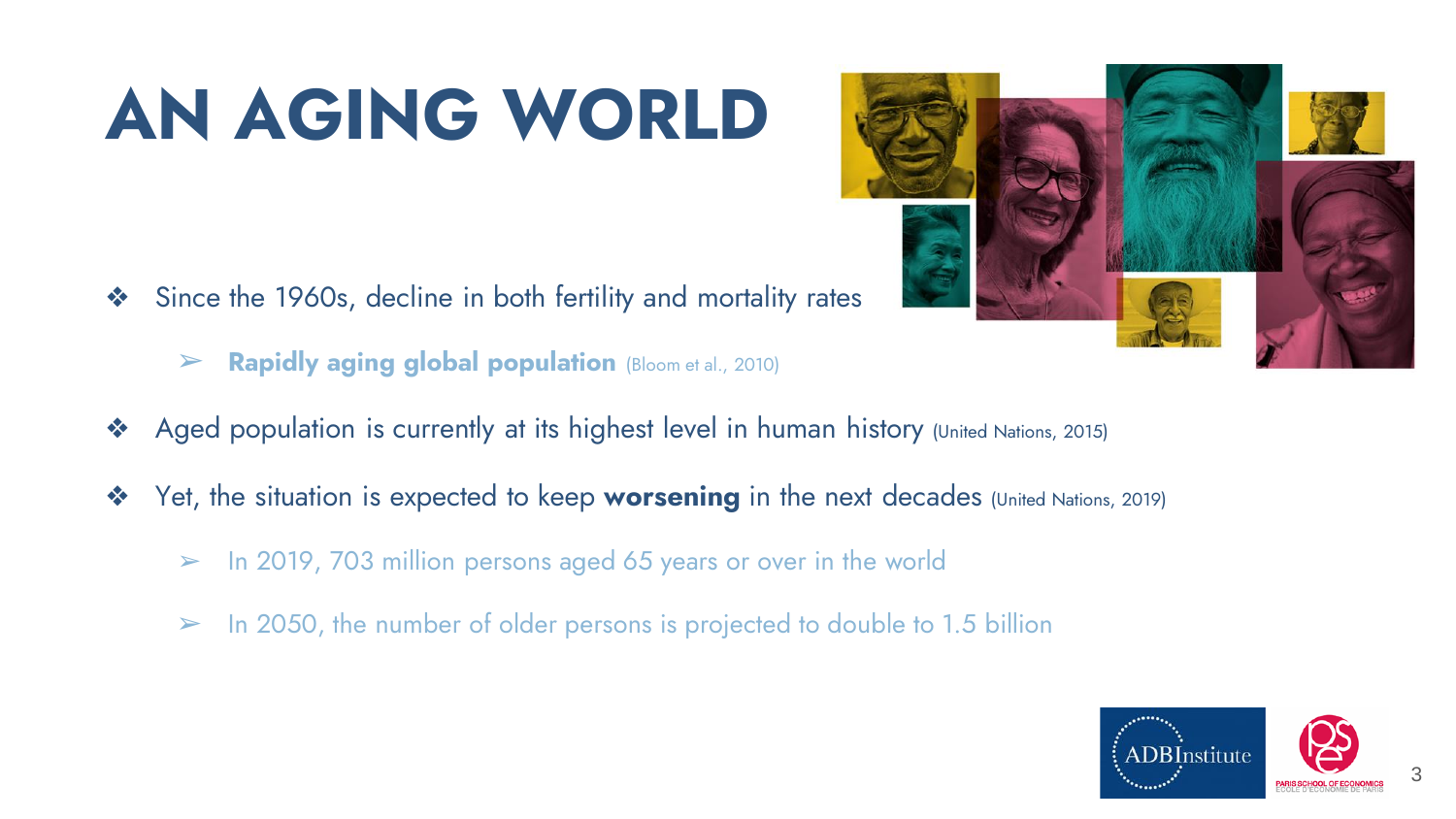### **WHAT ABOUT ASIA?**

- ❖ Increase in life expectancy in Asia-Pacific countries
	- ➢ Live up to more than 70 years (Statista Research Department, 2021)
- ❖ Decrease in average fertility (OECD and WHO, 2020)
- ❖ Significant **challenge** for Asian developing economies







Source: Population Reference Bureau. (2020).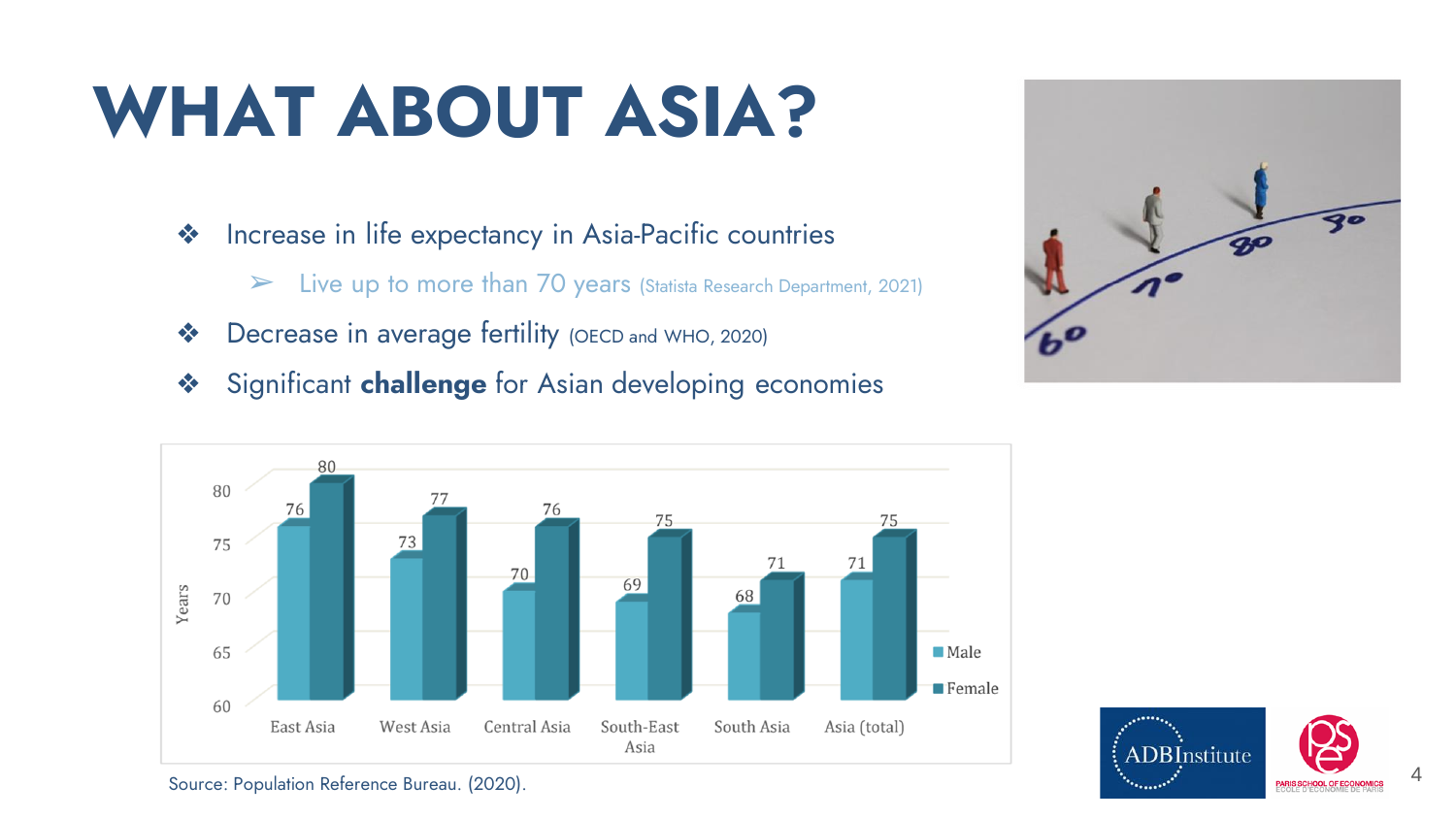## **IMPACTS and CHALLENGES**

An increase in the share of elderly population is seen as:

- **❖ Harmful** for potential economic growth (Otsu and Shibayama, 2016)
	- ➢ Elderly are economically less productive or unproductive
- **❖ Threatening** public social safety nets systems
	- ➢ Aging bodies suffer from limited regenerative biological activities, age-related diseases and disabilities (He and Tang, 2021)
	- $\triangleright$  Significant socio-economic facet marked by retirement, relocation to new living arrangements, as well as deaths of some beloved ones (Kadariya et al., 2019)

#### **Unexpected challenges for those countries where old-age support systems are weaker**



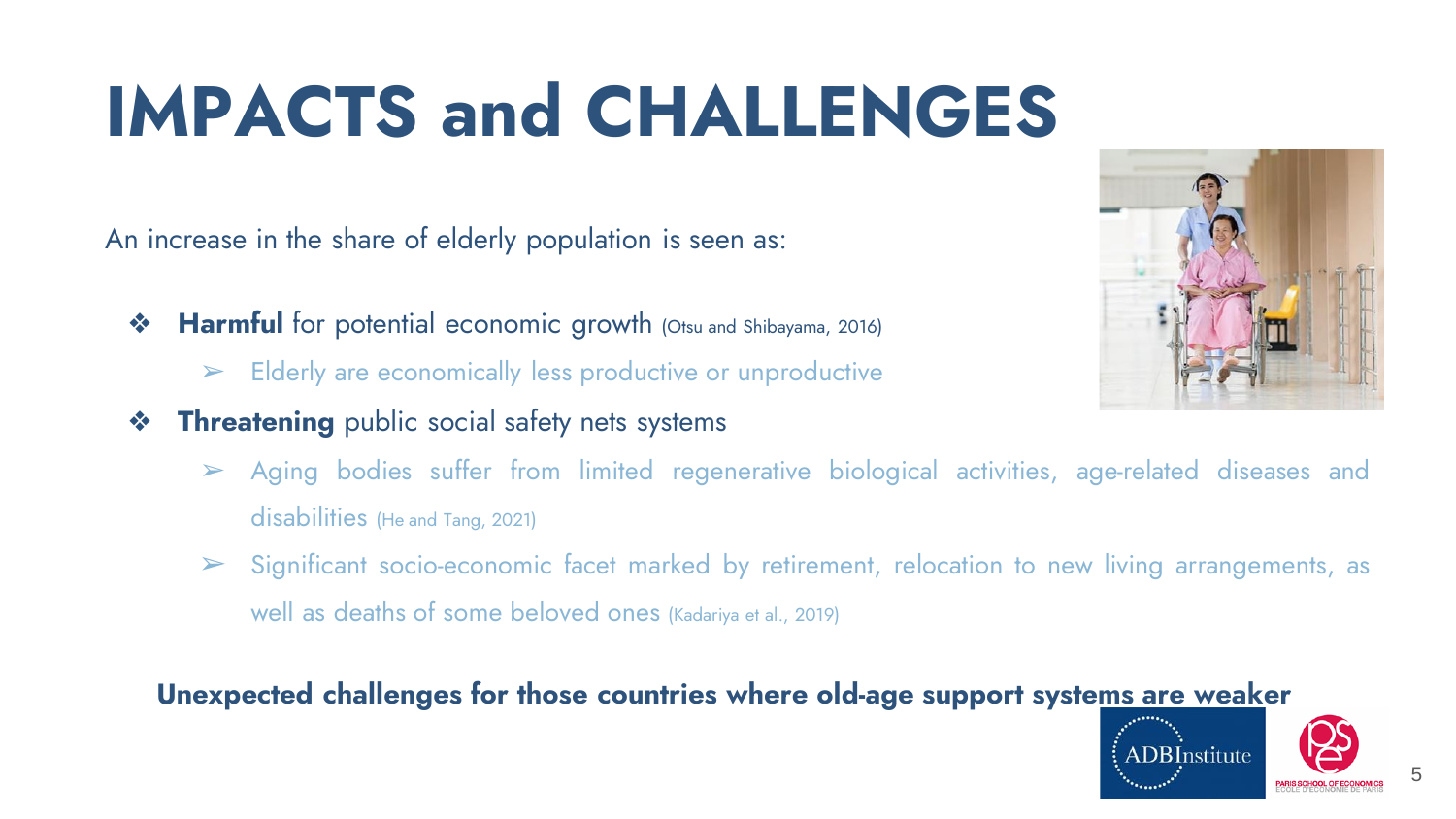### **SITUATION IN ASIA**

- ❖ Previously, intergenerational support and coresidence (Huda, 2020; Teerawichitchainan et al., 2015)
- ❖ Industrialization and internationalization → substantial **change in family values** and role of filial piety (Silverstein et al., 2006)
	- ➢ Disruption of traditional family norms
	- $\triangleright$  Empathization of new values:
		- Individual achievement; economic independence; socio-geographical mobility
- ❖ Nuclear family as the most appreciated family structure in South-East Asia
- ❖ Life of elderlies has been **heavily impacted** by structural changes



#### **Senior citizens have now started to seek help from the State**

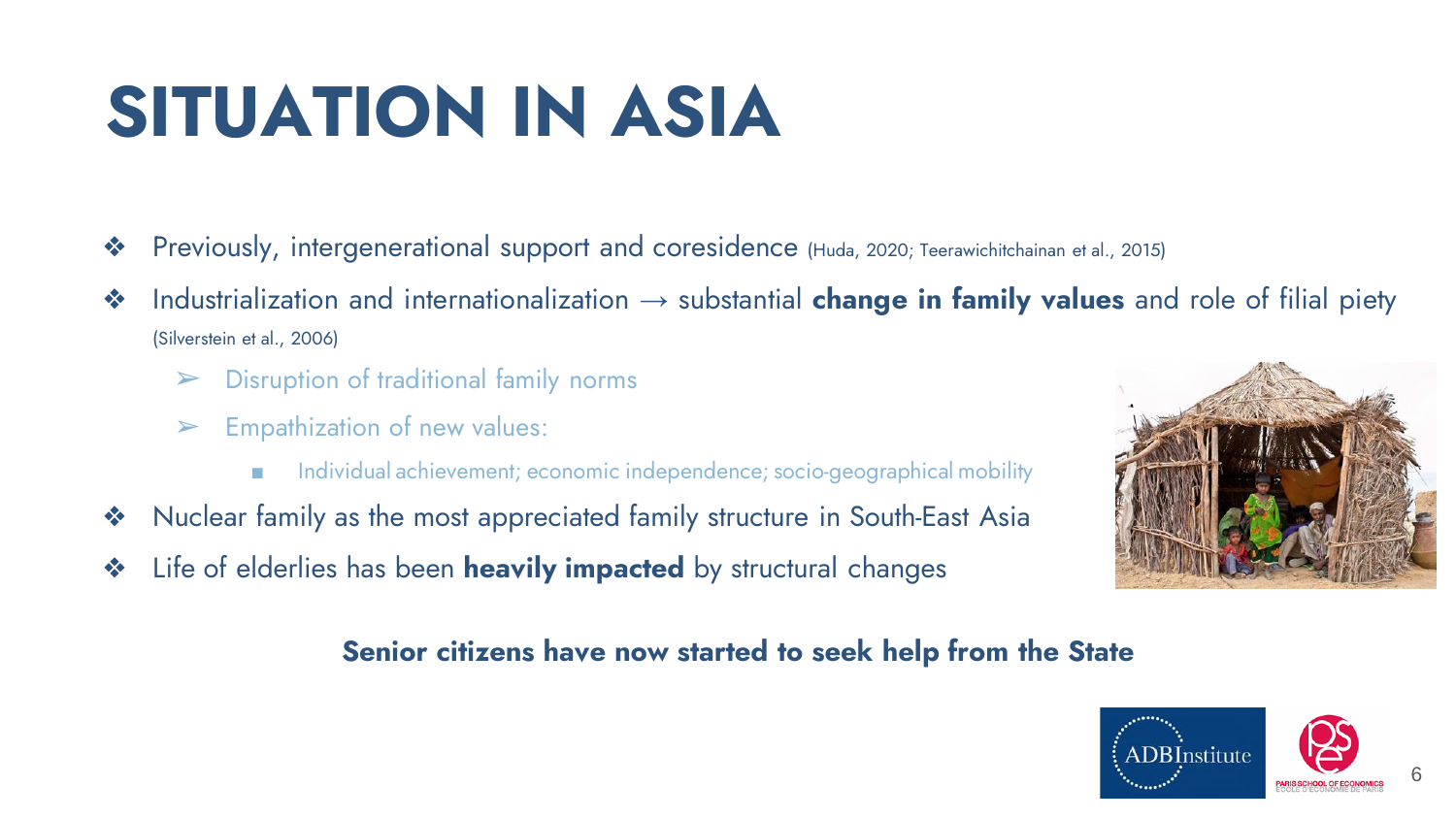### **MULTIDIMENSIONALITY**

- ❖ Asian economies have to cope with an unexpected issue
- ❖ Have to provide well-being to the elders
	- $\triangleright$  Complex task for Governments in developing countries (Khan and Husnain, 2019)
- ❖ **Multidimensionality** of the concept of well-being
- ❖ Well-being depends on the **socio-economic**, **physical**, and **mental** conditions
	- ➢ Indirect **links** between the three main dimensions



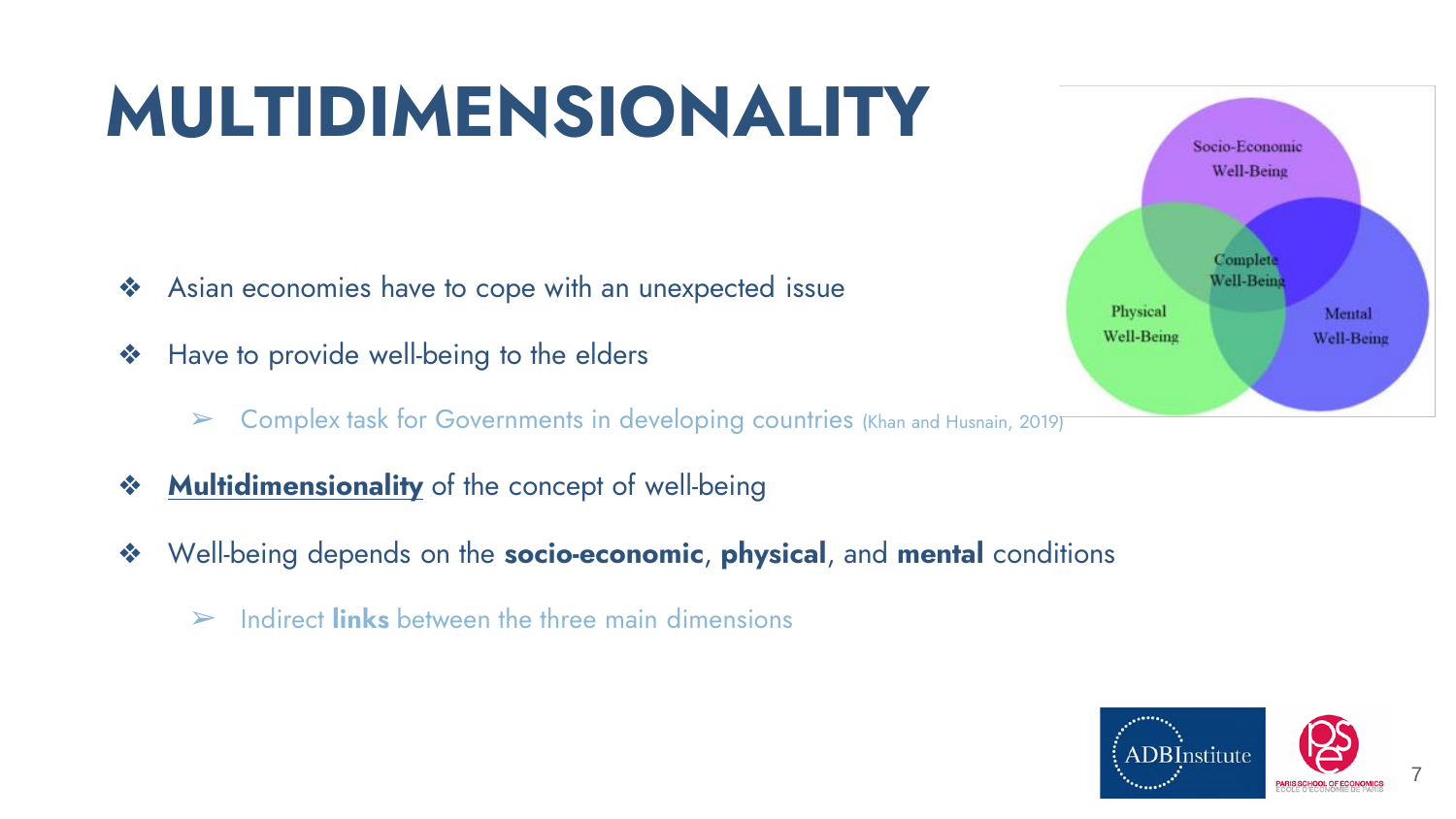### **SOCIO-ECONOMIC WELL-BEING**

❖ Presence of **inequalities** → at gender, social or economic levels

Disparities in:

- $\triangleright$  Income and expenditures (Wang et al., 2017)
- $\triangleright$  Dwelling ownerships and housing conditions (Tran and Vu Van, 2017)
- $\triangleright$  Role played within society and relative attributed status (Rahman et al., 2009)



❖ Constantly aggravate an individual's thoughts, triggering in turn precarious mental health conditions

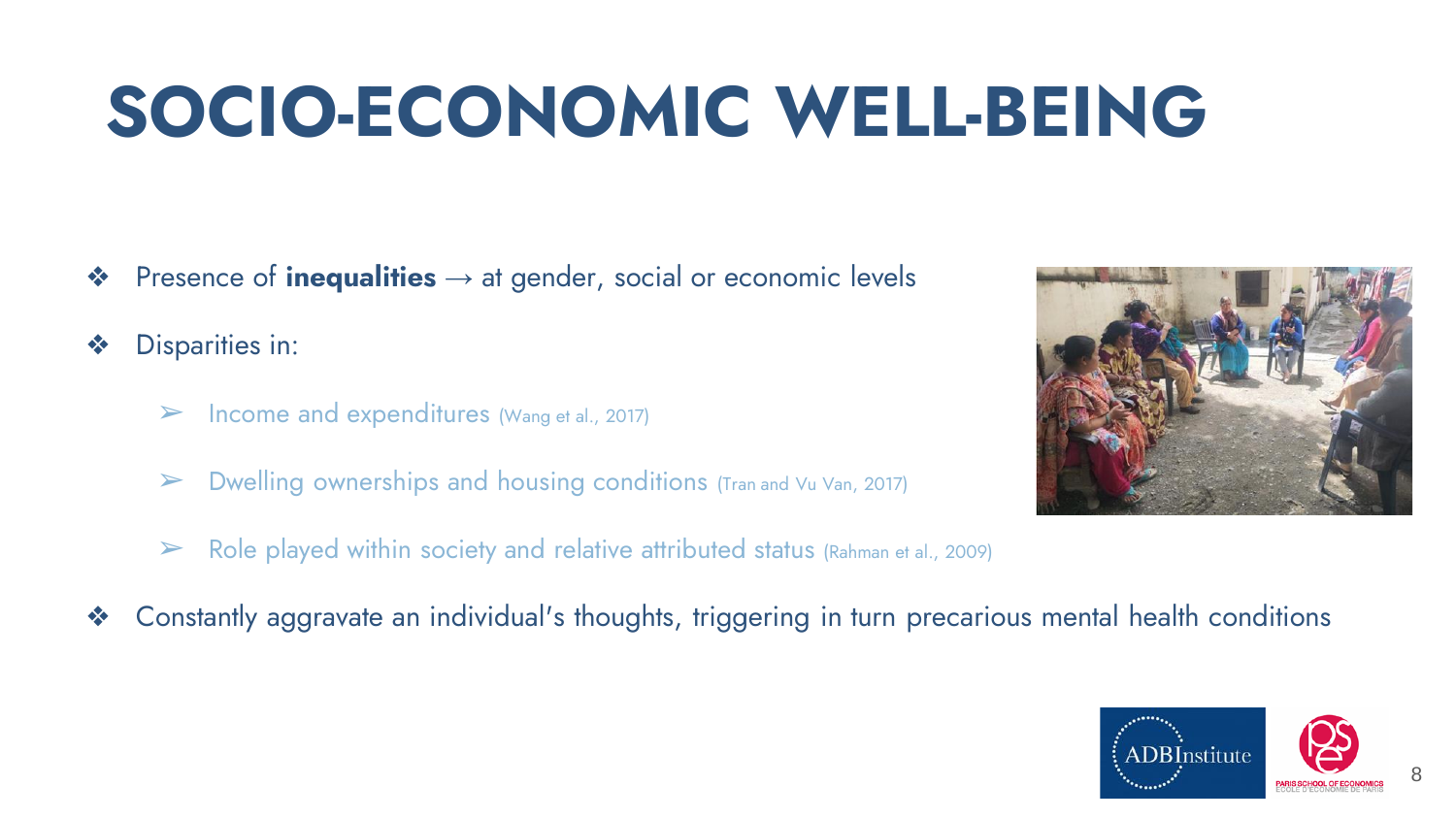### **MENTAL WELL-BEING**

- ❖ Bad living conditions can boost **deathly diseases**, e.g. depression (Subramaniam et al., 2016)
- ❖ Yet, feelings of anxiety, loneliness and fears of death can be decreased by:
	- $\triangleright$  Frequent interactions with family members and surrounding communities (Thanakwang et al., 2012)
- ❖ Elderlies' mental status heavily relies on their **relationships** with adult children
- ❖ Mental health can be improved also through constant participation in **leisure** activities:
	- $\triangleright$  Religious celebrations (Tran et al., 2017)
	- $\triangleright$  Outdoor physical exercise (Bhamani, et al., 2015)



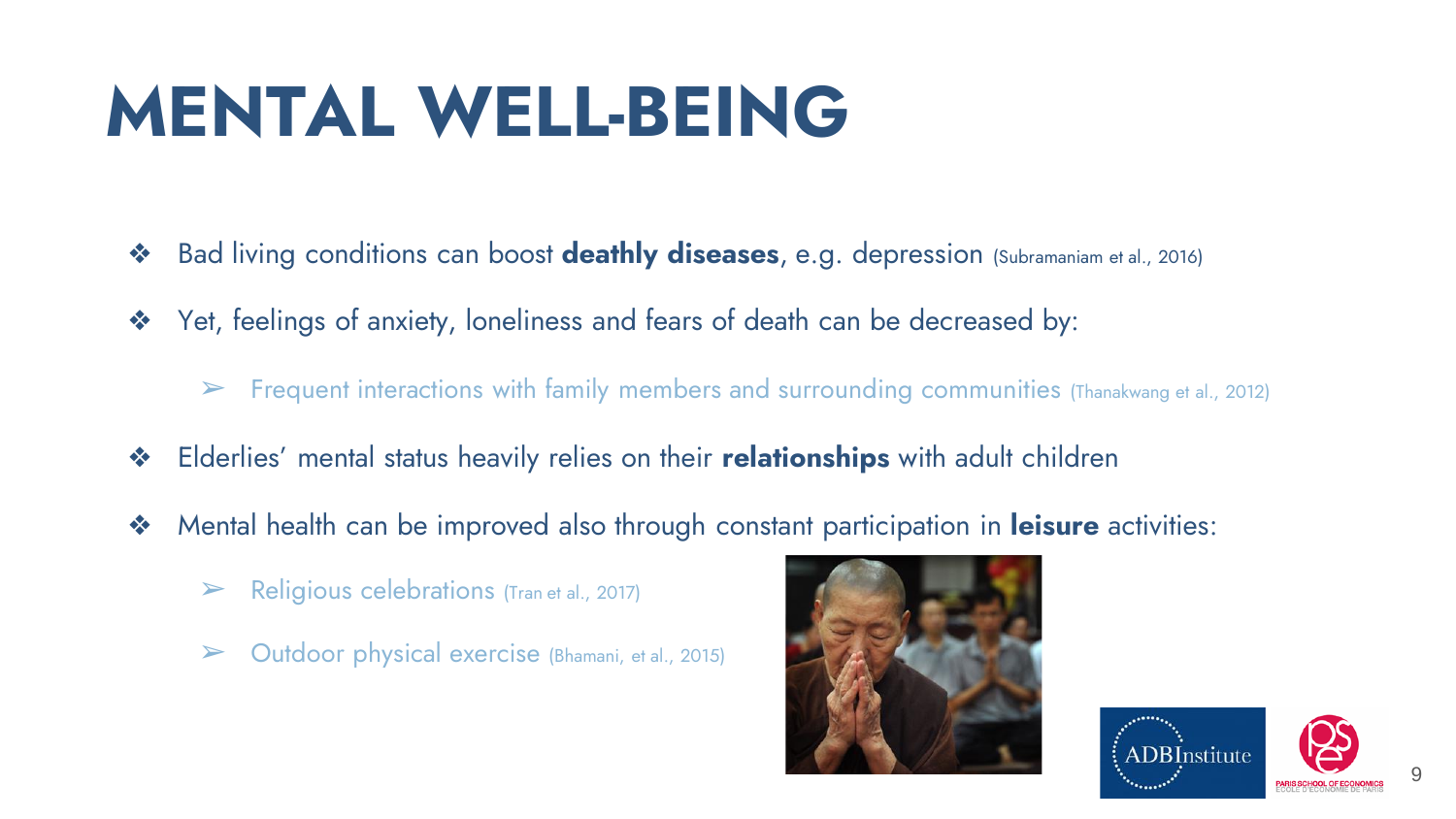### **PHYSICAL WELL-BEING**

- ❖ Attention to the physical wellness of elderly people
	- ➢ Reinforced by an active **lifestyle** (e.g., Bishwajit et al., 2017; Li et al., 2019; Yeh et al., 2018)
	- $\triangleright$  Importance of frequency and type of exercise
- ❖ Typical changes in body mass index (BMI) → **Healthy diet** is necessary (Agarwalla et al., 2015)





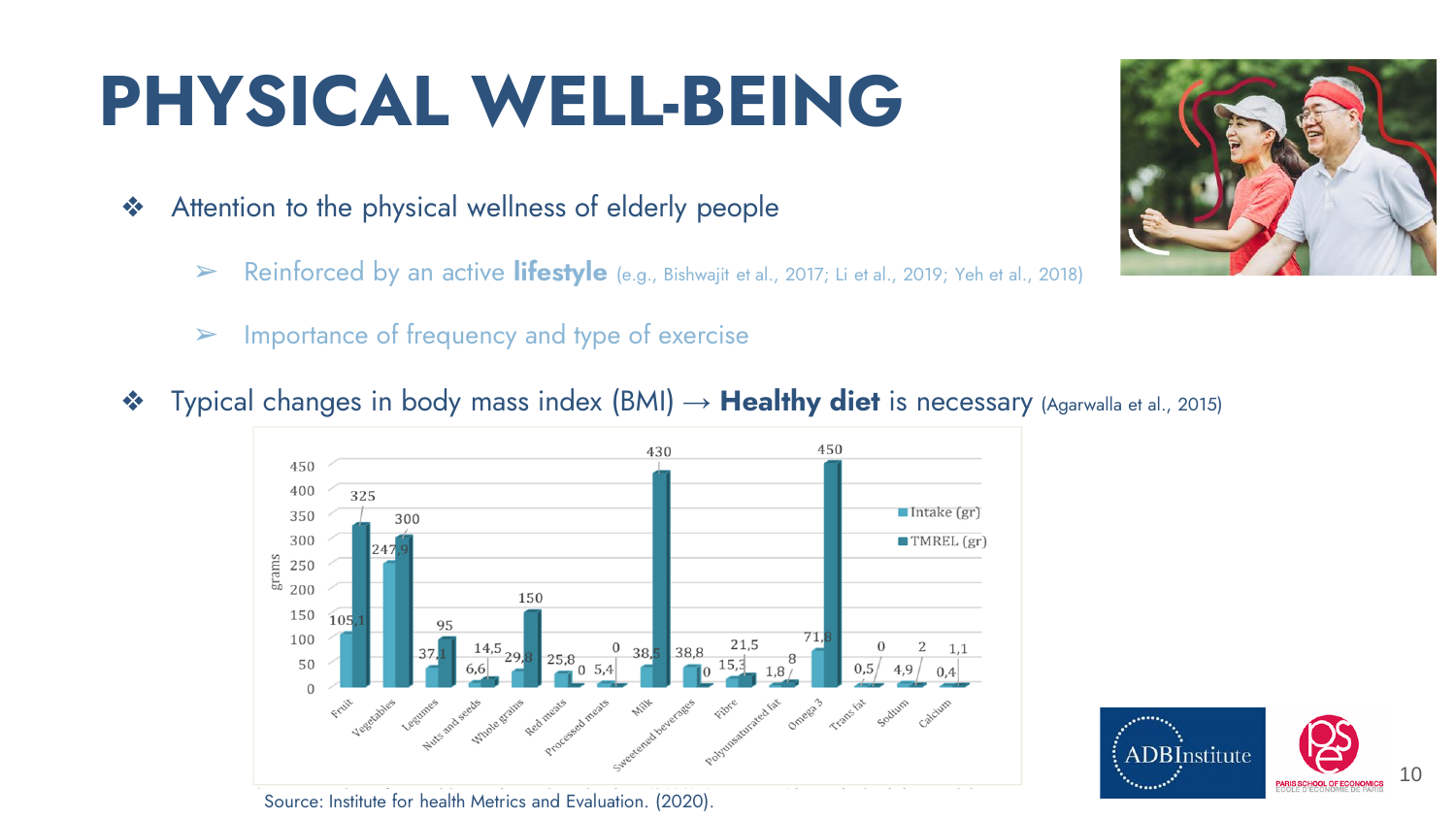### **AMELIORATION IN POLICIES**

- ❖ Considerable **improvements** in policies aimed at supporting all individuals
- ❖ Yet, there remain areas where amelioration is needed
	- $\triangleright$  Inadequacy has strong consequences on the life of citizens  $\rightarrow$  overall degree of well-being of elderlies
	- $\triangleright$  Most striking effects will be seen in the long run (if the situation does not promptly change...)
- ❖ Local policymakers should **identify** and **consider** the main issues present in their countries
- ❖ Priorities **ad-hoc policies** at the local, regional, and national levels

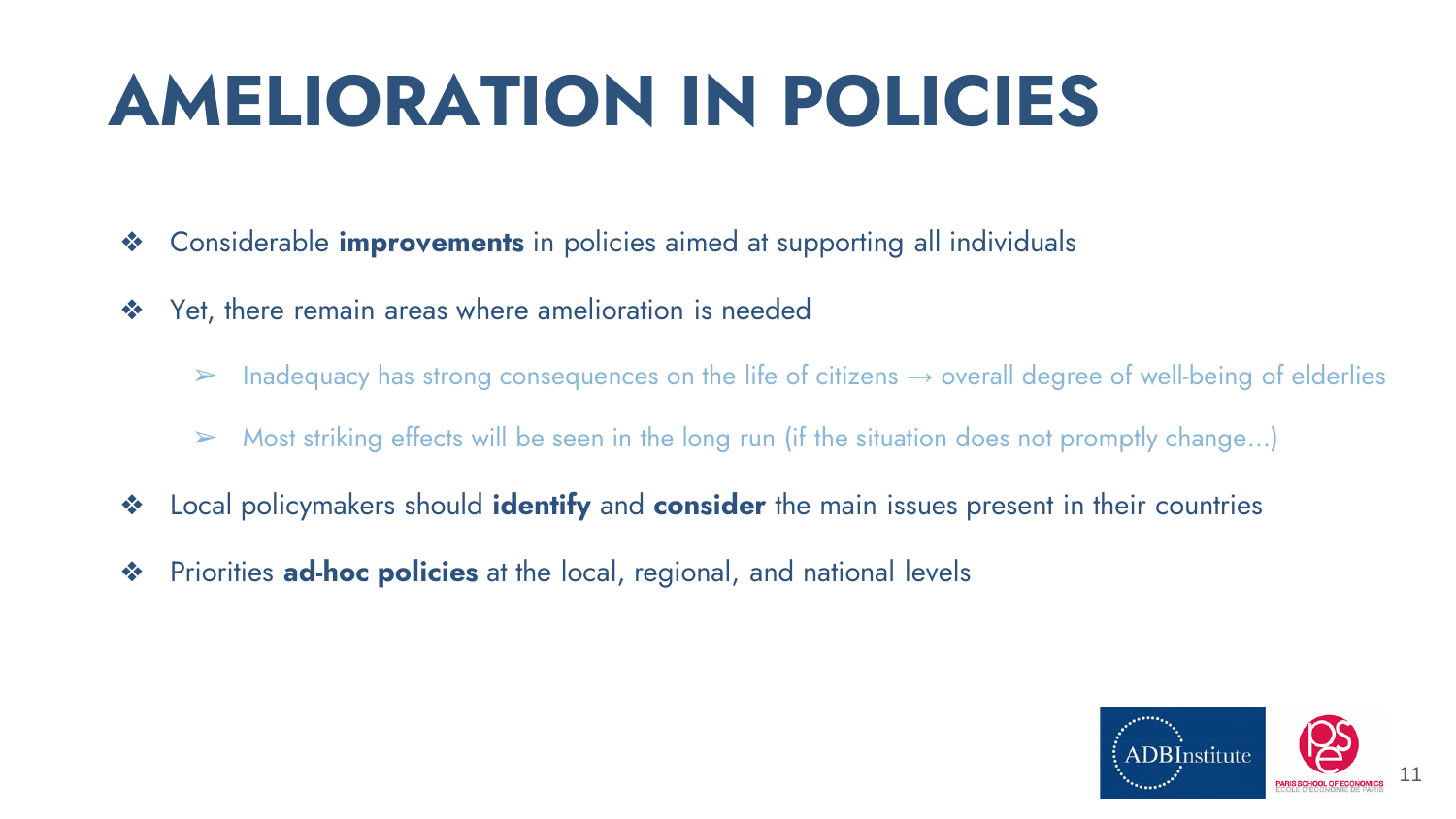### **BARRIERS TO PROGRESS**

- ❖ Precarious access to **public healthcare** due to different socio-economic conditions
	- ➢ Scarcity of medical infrastructures, skilled doctors and geriatric departments (Teerawichitchainan et al., 2015; Chen, 2020)
- ❖ Almost non-existent **pension systems** (Kaushal, 2014)
- ❖ Shortage of **infrastructures** dedicated to elderlies (Banjare et al., 2015)
- ❖ Effects of the double burden of **malnutrition** (Chern and Lee, 2015)



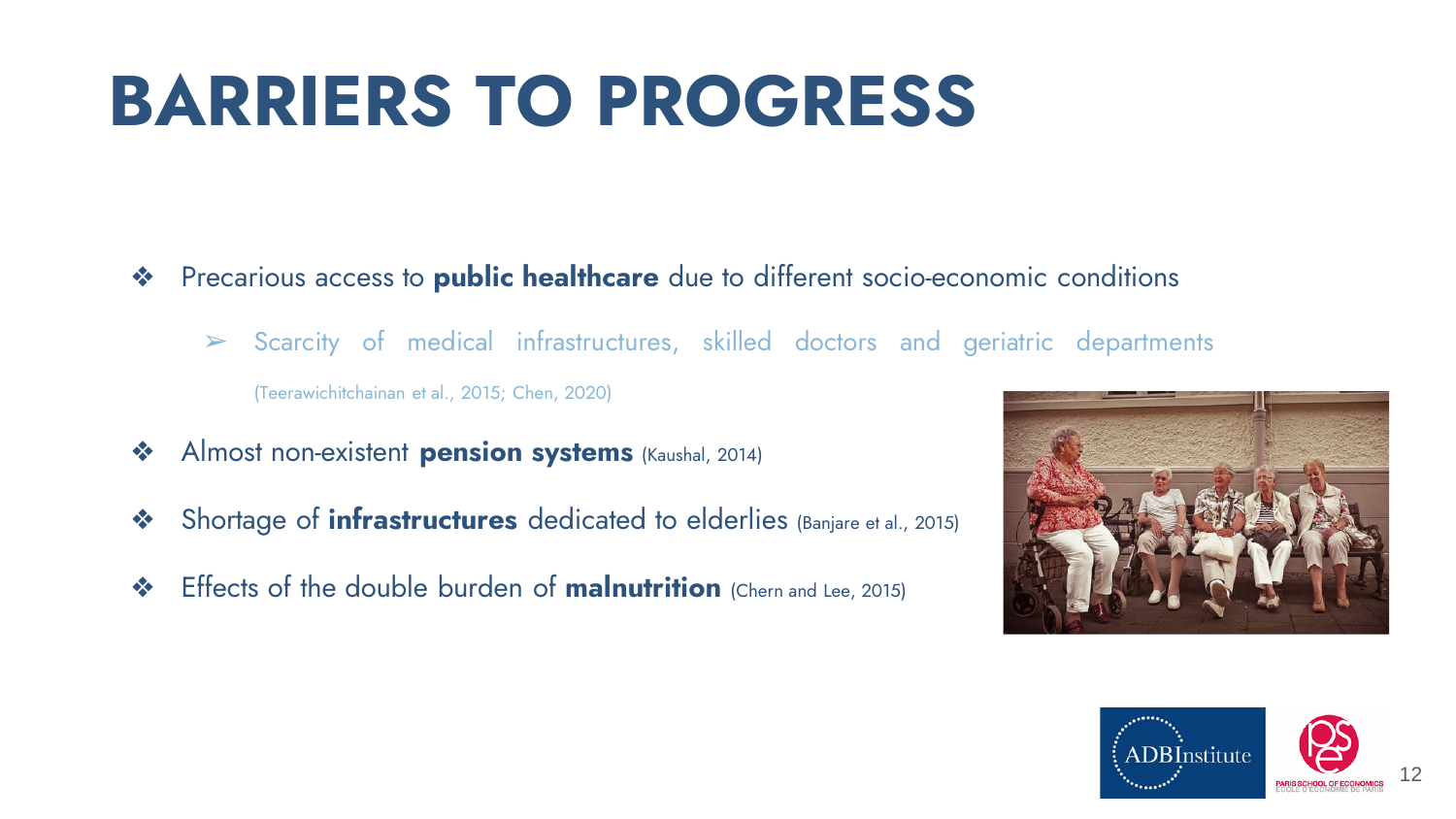### **OUR NEXT STEPS**

- $\clubsuit$  Findings from the systematic review  $\rightarrow$  challenging for Asian economies to cope with a rapidly aging population
- ❖ New **ADBI project** in collaboration with the Dhaka Institute of Health Economics (Bangladesh)
	- ➢ *"Examining the Well-Being of the Elderly in Bangladesh"*
	- ➢ Collect primary data in Bangladesh (quantitative-based questionnaire)
	- $\triangleright$  Examine the problem faced by the Bangladeshi elderlies and the factors influencing their well-being